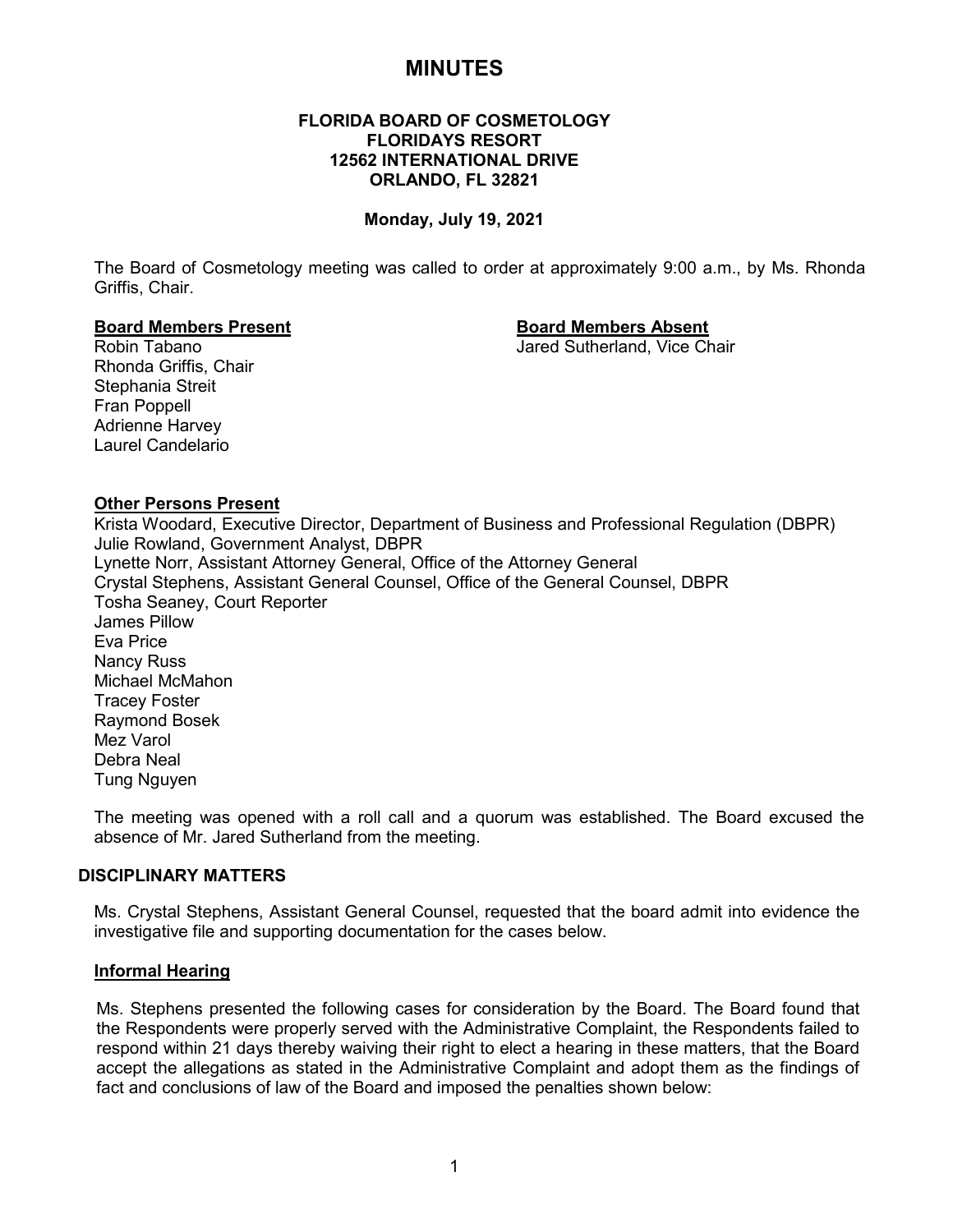- Elite Nails & Spa; West Palm Beach; Case No. 2021001760 \$1,100 fine and \$148.90 costs to be paid within six months
- Van's Nails; Miramar; Case No. 2021001055 \$650 fine and \$90.72 costs to be paid within six months
- Dripp Nail Salon; West Palm Beach; Case No. 2020057997 \$500 fine and \$147.79 costs to be paid within six months

# **Election of Waiver of Rights and Final Order**

Ms. Stephens presented the following case for consideration by the Board. The Board found that the Respondent was properly served with the Administrative Complaint, the Respondent failed to respond within 21 days thereby waiving their right to elect a hearing in this matter, that the Board accept the allegations as stated in the Administrative Complaint and adopt them as the findings of fact and conclusions of law of the Board and imposed the penalty shown below:

• Crystal Nails; Ruskin; Case No. 2021006242 \$500 fine and \$74.99 costs to be paid within six months

# **Motion for Waiver of Rights and Final Order**

Ms. Stephens presented the following cases for consideration by the Board. The Board found that the Respondents were properly served with the Administrative Complaint, and have elected to waive their rights to a hearing in these matters. The Board moved to accept the allegations as stated in the Administrative Complaint and adopt them as the findings of fact and conclusions of law of the Board and imposed the penalties shown below:

- Giselle Garms Scatena; North Miami; Case No. 2021009695 \$500 fine and \$150.11 costs to be paid within six months Revocation of license CL1288179
- Chansouk Sophamisay; West Palm Beach; Case No. 2021002707 \$250 fine and \$126.17 costs to be paid within six months
- Cassy Styles; Sunrise; Case No. 2020056168 \$550 fine and \$74.70 costs to be paid within six months
- Suki's Hair & Nails; Lake Park; Case No. 2020057751 \$650 fine and \$146.49 costs to be paid within six months
- Blooming Nails and Spa; Valrico; Case No. 2021004570 \$500 fine and \$74.99 costs to be paid within six months
- Tuscani Spa & Salon; Jupiter; Case No. 2020058680 \$600 fine and \$139.26 costs to be paid within six months
- Orlando Nails; Orlando; Case No. 2020054166 \$450 fine and \$226.32 costs to be paid within six months
- Orlando Nails; Orlando; Case No. 2020054123 \$450 fine and \$395.20 costs to be paid within six months
- Thaiane Queiroz; Coconut Creek; Case No. 2021009655 \$500 fine and \$170.43 costs to be paid within six months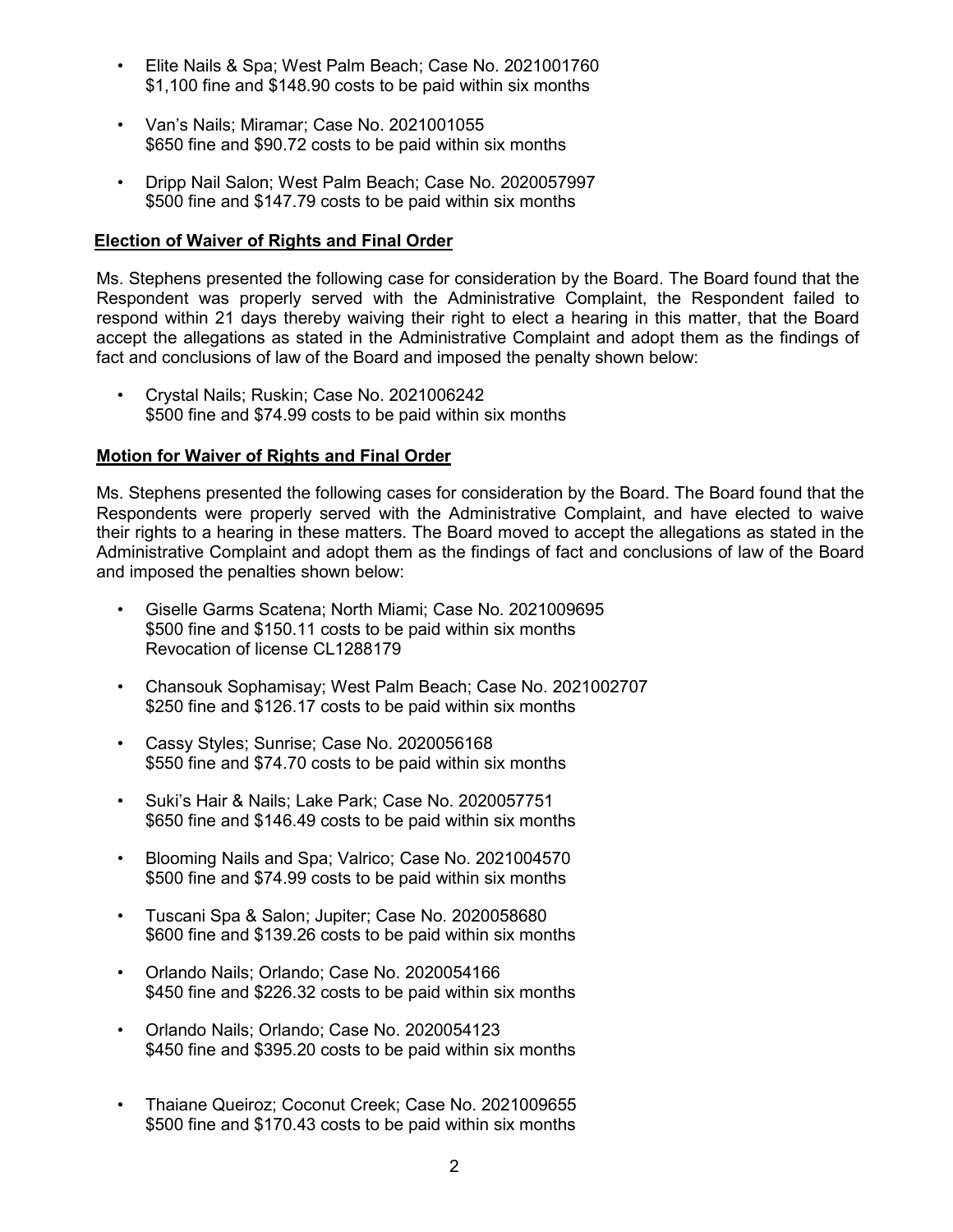- Cantrell Malcolm; Tampa; Case No. 2020030793 Ms. Stephens requested that this case be pulled from the agenda
- (KKK) Krispy Klean Kutz; Lauderdale Lakes; Case No. 2020051543 \$450 fine and \$74.69 costs to be paid within six months Re-inspection of license CE9997409
- Juice's Barbershop Salon & Spa; Oakland Park; Case No. 2020051956 \$750 fine and \$86 costs to be paid within six months
- Blade Barbershop 07 Corp; Miami Lakes; Case No. 2021002337 Ms. Stephens requested that this case be pulled from the agenda
- Larissa Gomes De Lima; Deerfield Beach; Case No. 2021004887 \$500 fine and \$148.07 costs to be paid within six months Revocation of license FB9775798
- Jermaine Cox; Riviera Beach; Case No. 2020057858 \$500 fine and \$175.01 costs to be paid within six months
- Lacquer Me Nail Bar; Boca Raton; Case No. 2020050980 \$850 fine and \$121.27 costs to be paid within six months
- Hair & Nails Express; Orlando; Case No. 2020043377 \$500 fine and \$147.26 costs to be paid within six months
- Larissa Santos; Coconut Creek; Case No. 2020042006 \$500 fine and \$352.36 costs to be paid within six months Revocation of license FV9607306
- Dora 95<sup>th</sup> Palace & Boutique; Miami; Case No. 2020053266 \$600 fine and \$74.69 costs to be paid within six months
- Luxury Hair Salon; West Palm Beach; Case No. 2020052470 \$1,000 fine and \$437.66 costs to be paid within six months
- T Salon of Downtown Corp; Palm Beach Gardens; Case No. 2020045239 \$1,200 fine and \$162.83 costs to be paid within six months Re-inspection of license CE10023416

# **Settlement Stipulation**

Ms. Stephens presented the following cases for consideration by the Board. The Board found that the Respondents were properly served with the Administrative Complaint, the Respondents failed to respond within 21 days thereby waiving their right to elect a hearing in this matter, that the Board accept the allegations as stated in the Administrative Complaint and adopt them as the findings of fact and conclusions of law of the Board and imposed the penalties shown below:

- Cali Pronail; Tampa; Case No. 2021005889 \$500 fine and \$74.99 costs to be paid within six months
- Bliss Nails Spa Tallahassee; Tallahassee; Case No. 2021006786 \$500 fine and \$32.63 costs to be paid within six months
- Detail Cuts and Maurice Smith; Stuart; Case No. 2021001963 & 2020056512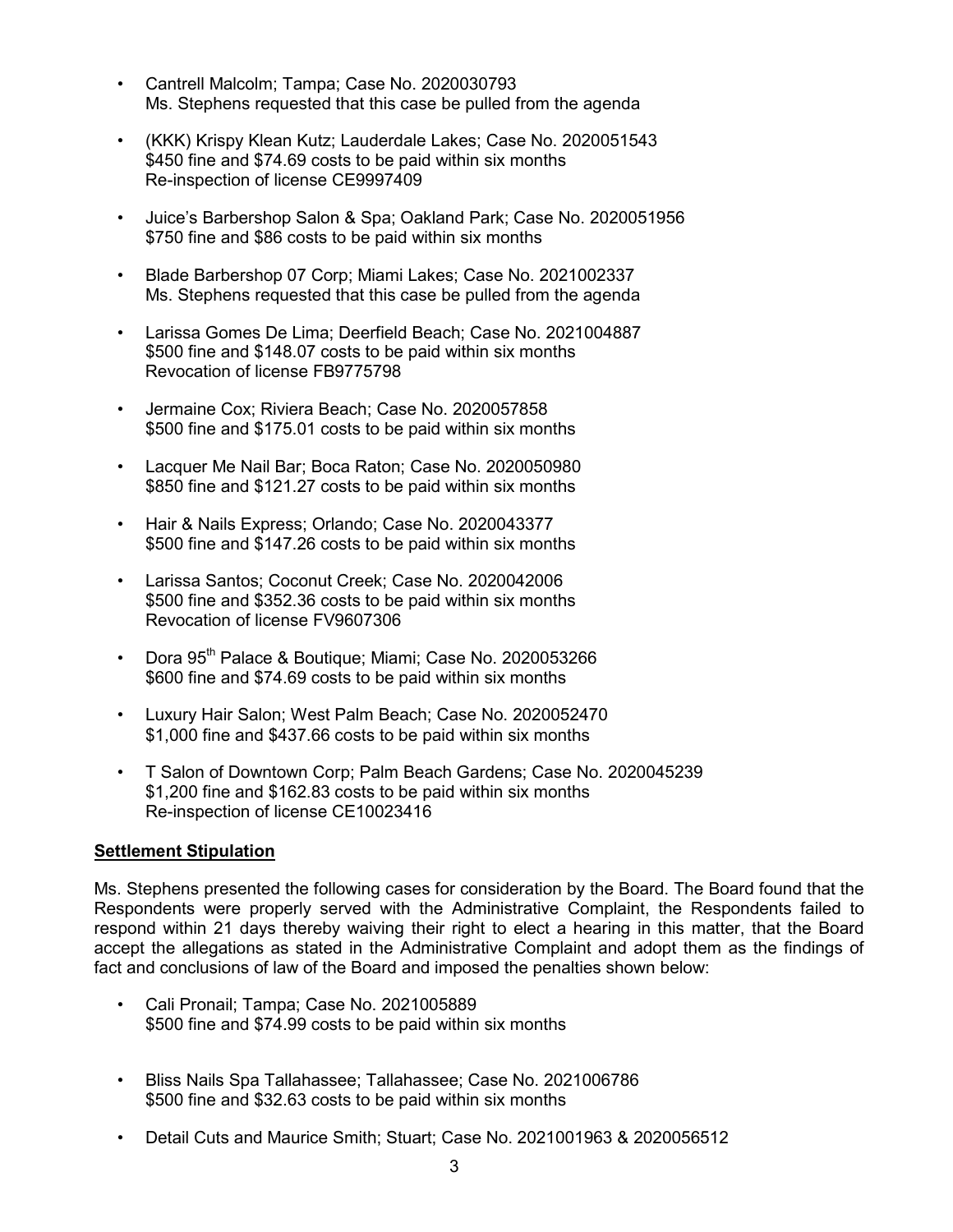\$500 fine and \$292.98 costs to be paid within six months

- Escape Nails and Spa; Port St. Lucie; Case No. 2020052538 \$1,300 fine and \$179.16 costs to be paid within six months
- Lovely Nails; Riverview; Case No. 2020054986 \$500 fine and \$74.99 costs to be paid within six months
- Flawless Bombshell Beauty Studio; Pensacola; Case No. 2021003061 \$500 fine and \$146.17 costs to be paid within six months

# **Department Attorney Report**

Ms. Stephens informed the Board that as of June 8, 2021, there were 84 open cosmetology cases in the legal section.

# **APPLICATIONS**

# **Continuing Education Courses**

## **Initial Review**

## @Home Prep – Chemical Makeup 2 Hour Internet

After review, the Board moved to approve the course with the following contingency: update incorrect or unclear information in the course. The correction must be submitted to the Executive Director within 30 days of the date of the order for approval.

#### @Home Prep – HIV/AIDS 2 Hour Internet

After review, the Board moved to approve the course with the following contingency: strike out of scope references from the course materials. The correction must be submitted to the Executive Director within 30 days of the date of the order for approval.

#### @Home Prep – Sanitation and Sterilization 3 Hour Internet

After review, the Board moved to approve the course with the following contingencies: strike references to product brands, and update disinfection procedures in the course materials. The corrections must be submitted to the Executive Director within 30 days of the date of the order for approval.

@Home Prep – OSHA 2 Hour Internet The Board moved to approve the course.

# @Home Prep – Workers' Compensation 3 Hour Internet

The Board moved to approve the course.

# @Home Prep – Laws and Rules 3 Hour Internet

After review, the Board moved to deny the course based on outdated references.

#### @Home Prep – Environmental Issues 1 Hour Internet

After review, the Board moved to approve the course with the following contingency: and add sentence that specifies MMA is illegal in Florida. The correction must be submitted to the Executive Director within 30 days of the date of the order for approval.

@Home Prep – Florida Cosmetology CE Course 16 Hour Internet

After review, the Board moved to deny the course based on outdated references, grammatical errors, product driven, and incorrect information.

1st Choice CE – Cosmetology Renewal 16 Hour Internet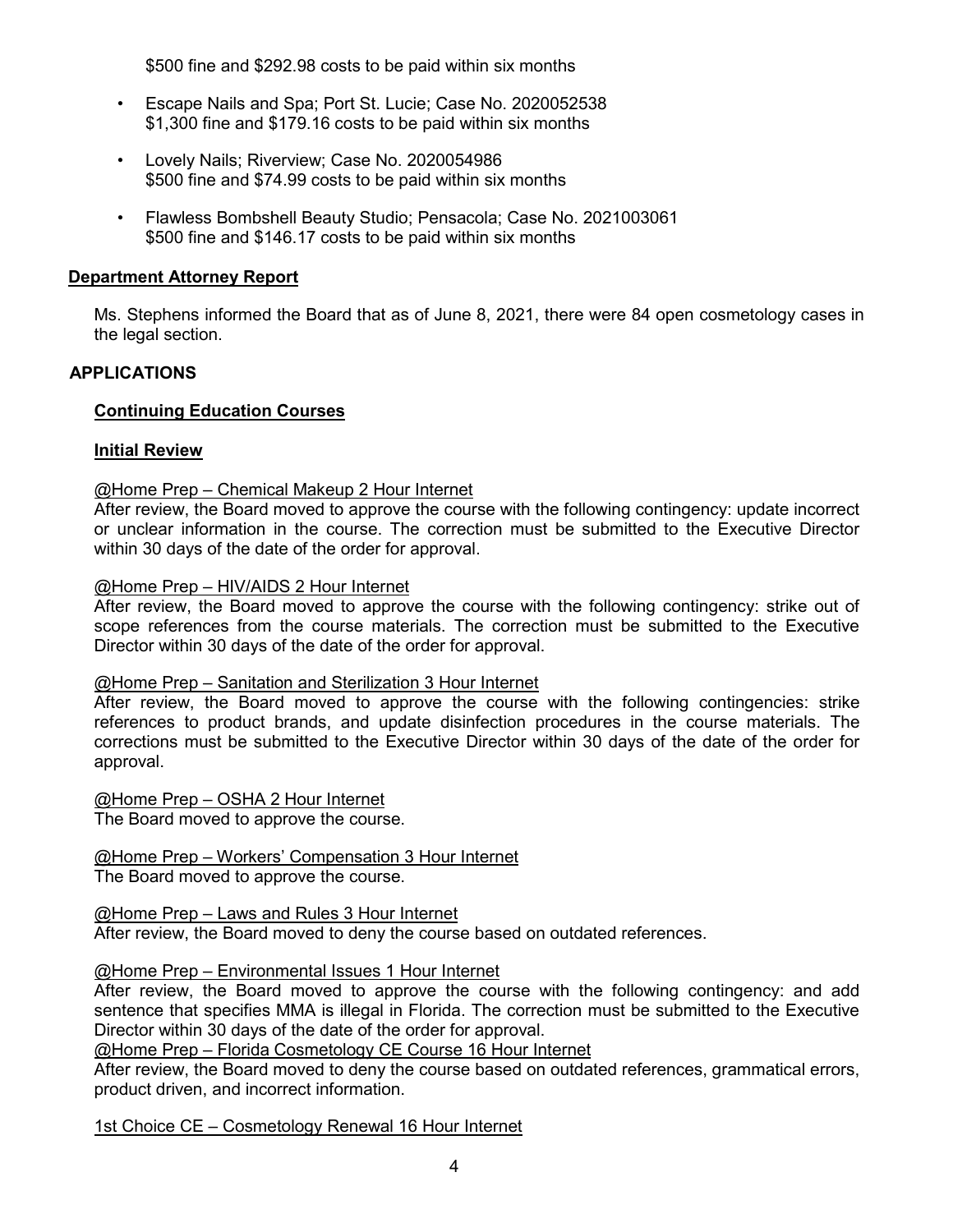After review, the Board moved to deny the course based on outdated references, grammatical errors, product driven, and incorrect information.

#### 360 Wellness Education – Advanced Male Intimate Waxing 6 Hour Internet

After review, the Board moved to approve the course with the following contingencies: strike out of scope references from the course materials, correct grammatical errors, and strike references to brand name products. The corrections must be submitted to the Executive Director within 30 days of the date of the order for approval.

#### 360 Wellness Education – Advanced Male Body Speed Waxing 6 Hour Internet

After review, the Board moved to approve the course with the following contingency: strike references to brand name products. The correction must be submitted to the Executive Director within 30 days of the date of the order for approval.

## 360 Wellness Education – Advanced Bikini & Bum Waxing 6 Hour Internet

After review, the Board moved to approve the course with the following contingency: strike references to brand name products. The correction must be submitted to the Executive Director within 30 days of the date of the order for approval.

## 360 Wellness Education – Advanced Speed Body Waxing 6 Hour Internet

After review, the Board moved to approve the course with the following contingency: strike references to brand name products. The correction must be submitted to the Executive Director within 30 days of the date of the order for approval.

# 360 Wellness Education – Client Management 2 Hour Internet

After review, the Board moved to approve the course.

# 360 Wellness Education – Wow Brow Transformation 7 Hour Internet

After review, the Board moved to approve the course with the following contingency: strike references to brand name products. The correction must be submitted to the Executive Director within 30 days of the date of the order for approval.

#### 360 Wellness Education – Lash Lift & Brow Lamination 4 Hour Internet

After review, the Board moved to approve the course with the following contingency: strike references to brand name products. The correction must be submitted to the Executive Director within 30 days of the date of the order for approval.

#### 360 Wellness Education – Advanced Brow Waxing & Brow Mapping 3 Hour Internet

After review, the Board moved to approve the course with the following contingency: strike references to brand name products. The correction must be submitted to the Executive Director within 30 days of the date of the order for approval.

#### 360 Wellness Education – Henna Brow Tinting & Brow Mapping 3 Hour Internet

After review, the Board moved to approve the course with the following contingency: strike references to brand name products. The correction must be submitted to the Executive Director within 30 days of the date of the order for approval.

# 360 Wellness Education – Advanced Brow Mapping for Symmetry 3 Hour Internet

After review, the Board moved to approve the course with the following contingency: strike references to brand name products. The correction must be submitted to the Executive Director within 30 days of the date of the order for approval.

# 360 Wellness Education – Lash & Brow Tinting 2 Hour Internet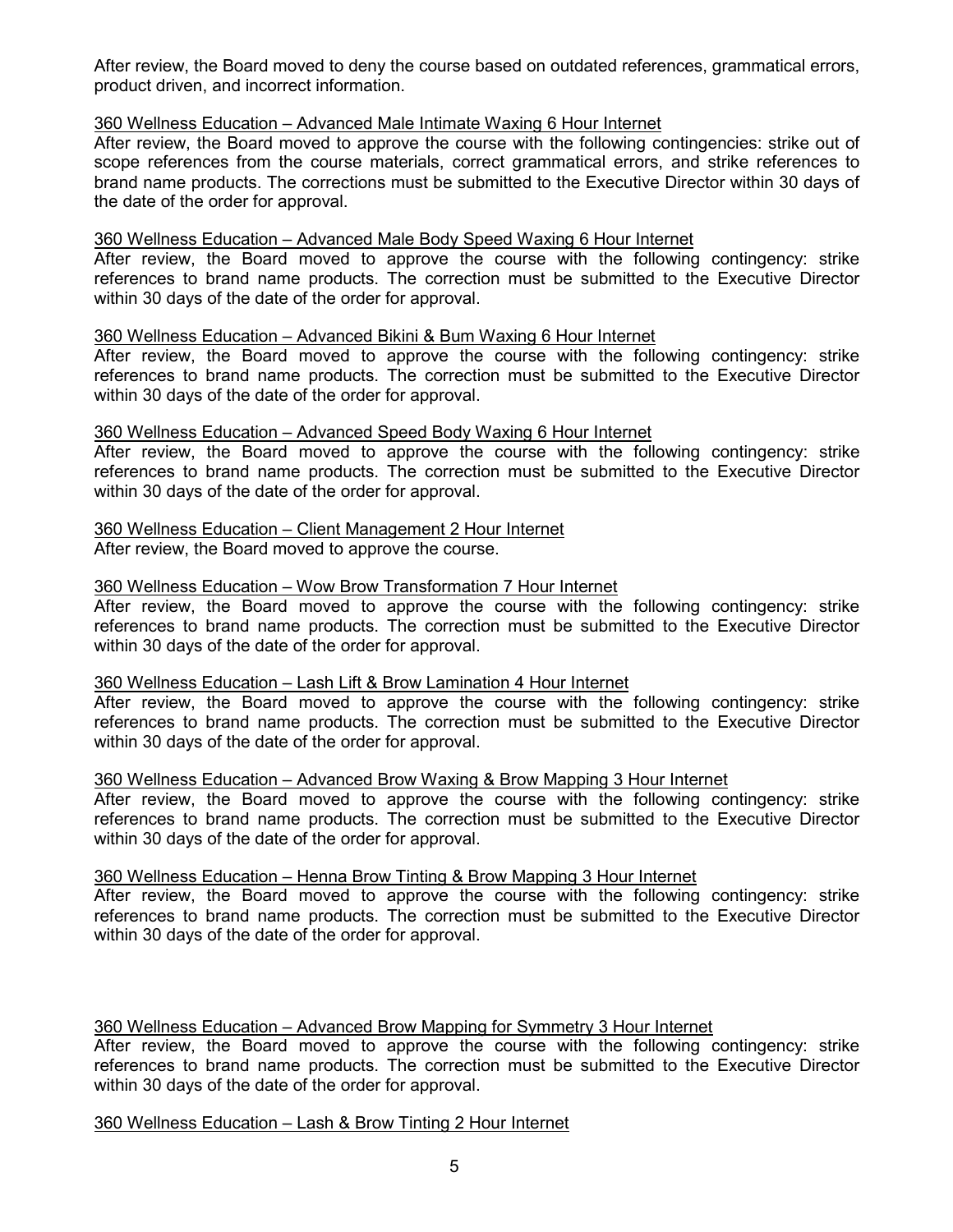After review, the Board moved to approve the course with the following contingency: strike references to brand name products. The correction must be submitted to the Executive Director within 30 days of the date of the order for approval.

#### 360 Wellness Education – Advanced Facial Waxing 4 Hour Internet

After review, the Board moved to approve the course with the following contingency: strike references to brand name products. The correction must be submitted to the Executive Director within 30 days of the date of the order for approval.

## American Safety Council – CE Course 10 Hour Internet

Mr. Michael McMahon was present for the meeting. After review, the Board moved to approve the course with the following contingencies: update reference materials, update laws and rules, and strike references to "esthetician" and replace with "facial specialist". The corrections must be submitted to the Executive Director within 30 days of the date of the order for approval.

## Anytime Certification – Florida Cosmetology Renewal 10 Hour Internet

After review, the Board moved to approve the course with the following contingencies: update reference materials, update laws and rules, and correct grammatical errors. The corrections must be submitted to the Executive Director within 30 days of the date of the order for approval.

#### Bene's Career Academy – CE for Cosmetologists 10 Hour Classroom

After review, the Board moved to deny the course based on outdated references, incorrect references, incorrect content, and outdated laws and rules.

#### CE Training Courses – Fearless Mens Barbering and Beard + H&S 10 Hour Internet

After review, the Board moved to approve the course with the following contingencies: correct grammatical errors, update laws and rules, and strike references to alcohol in the course materials. The corrections must be submitted to the Executive Director within 30 days of the date of the order for approval.

# Cloud Nine Beauty School – CE Hours for Cosmetology 10 Hour Internet

Mr. Hung Nguyen was present for the meeting. After review, the Board moved to approve the course.

#### Elite Professional Education – Florida Salon Professionals Update 10 Hour Internet

Ms. Tracey Foster was present for the meeting. After review, the Board moved to approve the course with the following contingencies: update laws and rules, strike final exam question #14, and correct grammatical errors in the course. The corrections must be submitted to the Executive Director within 30 days of the date of the order for approval.

#### Elite Professional Education – Florida Salon Professionals Update 10 Hour Correspondence

Ms. Foster was present for the meeting. After review, the Board moved to approve the course with the following contingencies: update laws and rules, strike final exam question #14, and correct grammatical errors in the course. The corrections must be submitted to the Executive Director within 30 days of the date of the order for approval.

#### Elite Professional Education – Florida Nail Specialist Update 10 Hour Internet

Ms. Foster was present for the meeting. After review, the Board moved to approve the course with the following contingencies: update laws and rules, strike final exam question #14, and correct grammatical errors in the course. The corrections must be submitted to the Executive Director within 30 days of the date of the order for approval.

#### Elite Professional Education – Florida Nail Specialist Update 10 Hour Correspondence

Ms. Foster was present for the meeting. After review, the Board moved to approve the course with the following contingencies: update laws and rules, strike final exam question #14, and correct grammatical errors in the course. The corrections must be submitted to the Executive Director within 30 days of the date of the order for approval.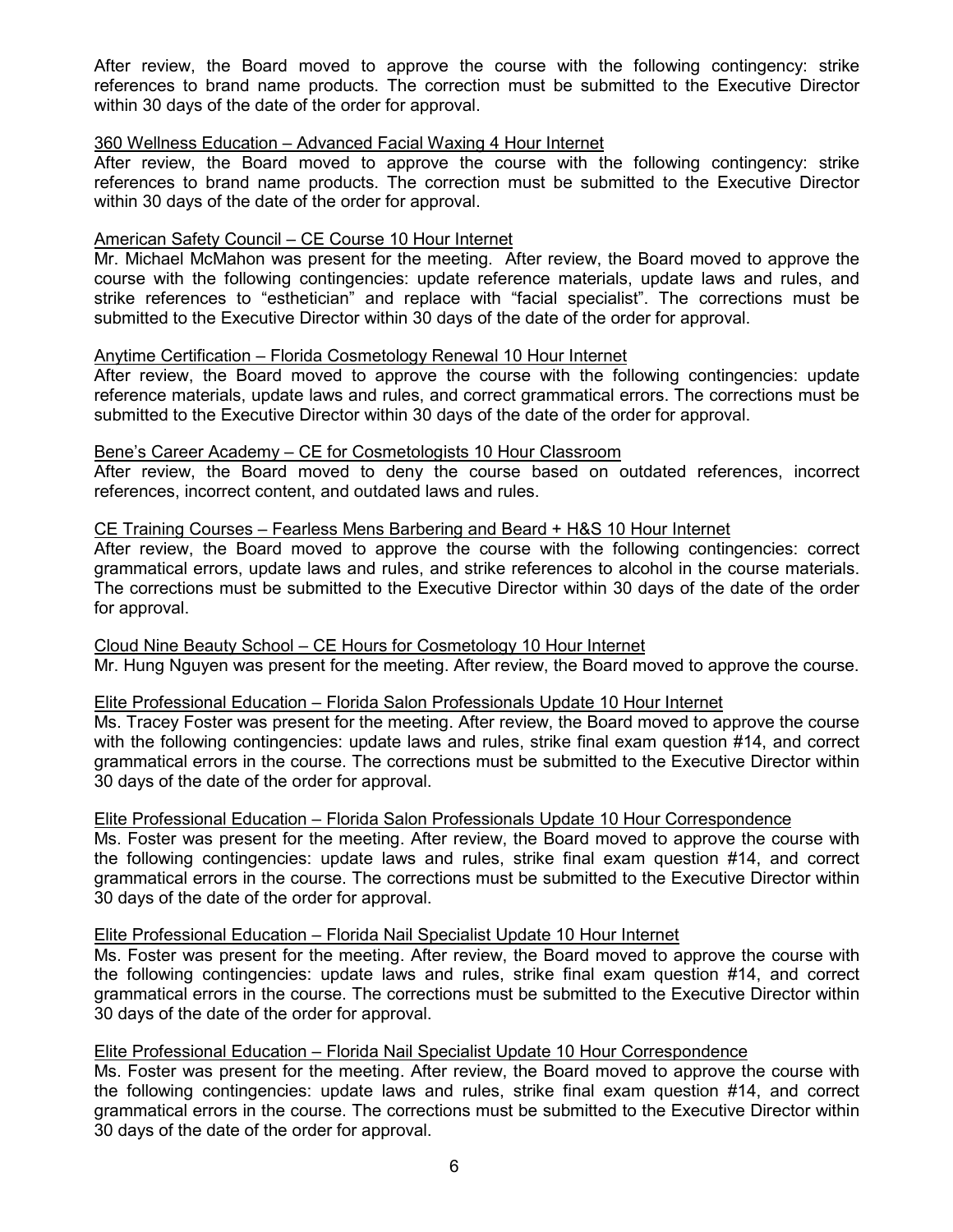# Elite Professional Education – Florida Facial Full Specialist Update 10 Hour Internet

Ms. Foster was present for the meeting. After review, the Board moved to approve the course with the following contingencies: update laws and rules, strike final exam question #14, and correct grammatical errors in the course. The corrections must be submitted to the Executive Director within 30 days of the date of the order for approval.

#### Elite Professional Education – Florida Facial Full Specialist Update 10 Hour Correspondence

Ms. Foster was present for the meeting. After review, the Board moved to approve the course with the following contingencies: update laws and rules, strike final exam question #14, and correct grammatical errors in the course. The corrections must be submitted to the Executive Director within 30 days of the date of the order for approval.

#### Elite Professional Education – Florida Cosmetology Update 10 Hour Internet

Ms. Foster was present for the meeting. After review, the Board moved to approve the course with the following contingencies: update laws and rules, strike final exam question #14, and correct grammatical errors in the course. The corrections must be submitted to the Executive Director within 30 days of the date of the order for approval.

## Elite Professional Education – Florida Cosmetology Update 10 Hour Correspondence

Ms. Foster was present for the meeting. After review, the Board moved to approve the course with the following contingencies: update laws and rules, strike final exam question #14, and correct grammatical errors in the course. The corrections must be submitted to the Executive Director within 30 days of the date of the order for approval.

#### ESPA – Skin Analysis 8 Hour Classroom

After review, the Board moved to deny the course based on the course content being outside the scope of practice of Florida Board of Cosmetology licensees, product driven, and grammatical errors.

# Ezekiel Enterprises – CE for Cosmetology Professionals 10 Hour Internet

Mr. Raymond Bosek was present for the meeting. After review, the Board moved to approve the course with the following contingencies: strike references to alcohol and phenols in the course materials, update laws and rules, and strike references to brand name products. The corrections must be submitted to the Executive Director within 30 days of the date of the order for approval.

Ezekiel Enterprises – CE for Cosmetology Professionals 16 Hour Internet After review, Mr. Bosek requested that the course application be withdrawn.

Florida Cosmetology Educators Online – CE Program w/ Coronavirus Disease 10 Hour Internet Ms. Eva Price and Mr. James Pillow were present for the meeting. After review, the Board moved to approve the course.

Florida Cosmetology Educators Online – CE Program w/ Eyelash Extension 10 Hour Internet Ms. Price and Mr. Pillow were present for the meeting. After review, the Board moved to approve the course.

# FloridaEDU.COM – Florida Cosmetology Course 10 Hour Internet

After review, the Board moved to deny the course based on the course content being outside the scope of practice of Florida Board of Cosmetology licensees, product driven, incorrect information, and outdated references.

#### Polished by TC – Polishing Salon Professionals 10 Hour Internet

After review, the Board moved to approve the course with the following contingencies: update laws and rules, and correct grammatical errors. The corrections must be submitted to the Executive Director within 30 days of the date of the order for approval.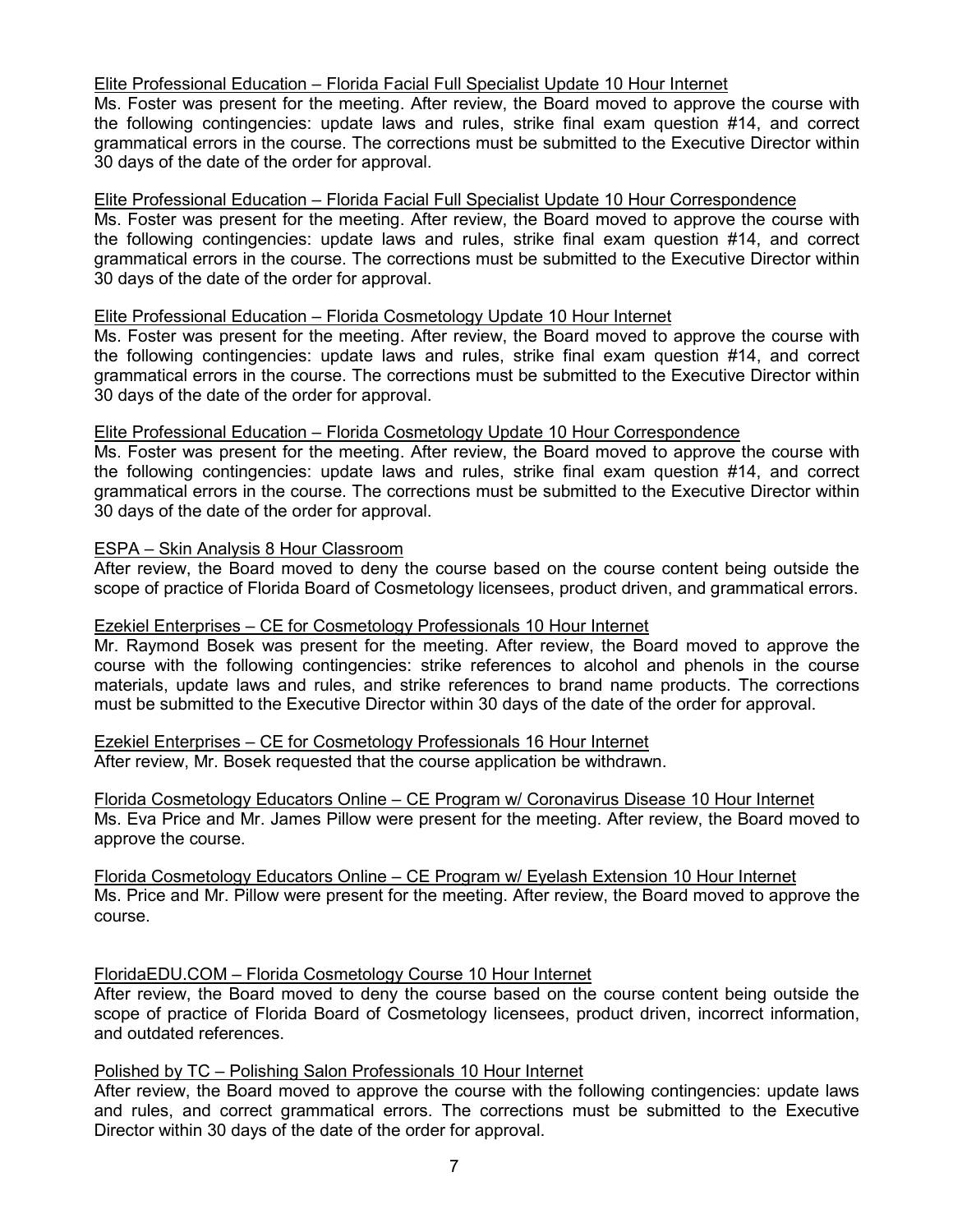Well Kneaded Day Spa – LuminEssence Facelifting Massage Virtual 14 Hour Internet

After review, the Board moved to deny the course based on the course content being outside the scope of practice of Florida Board of Cosmetology licensees, incomplete information, product driven, and outdated references.

Well Kneaded Day Spa – LuminEssence Facelifting Massage 14 Hour Classroom After review, the Board moved to deny the course based on the course content being outside the scope of practice of Florida Board of Cosmetology licensees, incomplete information, product driven, and outdated references.

# **RECESS**

There being no further business, the meeting was recessed at approximately 1:20 p.m.

# **Tuesday, April 20, 2021**

The Board of Cosmetology meeting was called to order at approximately 9:00 a.m., by Ms. Rhonda Griffis, Chair.

#### **Board Members Present Board Members Absent**

Rhonda Griffis, Chair **Jared Sutherland, Vice Chair** Jared Sutherland, Vice Chair

Robin Tabano Stephania Streit Fran Poppell Laurel Candelario Adrienne Harvey

# **Other Persons Present**

Krisa Woodard, Executive Director, Department of Business and Professional Regulation (DBPR) Julie Rowland, Government Analyst, DBPR Lynette Norr, Assistant Attorney General, Office of the Attorney General Crystal Stephens, Assistant General Counsel, Office of the General Counsel, DBPR Donna Fontaine, Court Reporter Oumayma Bouda Atouani Youssef Nancy Russ Aradhante Chand Mez Verol Laquinta Osorio Debra Neal

The meeting was opened with a roll call and a quorum was established. The Board excused the absence of Mr. Jared Sutherland from the meeting.

# **APPROVAL OF MINUTES**

The Board approved the minutes of the June 22, 2021 Board meeting.

# **APPLICATIONS**

# **Licensure Applications**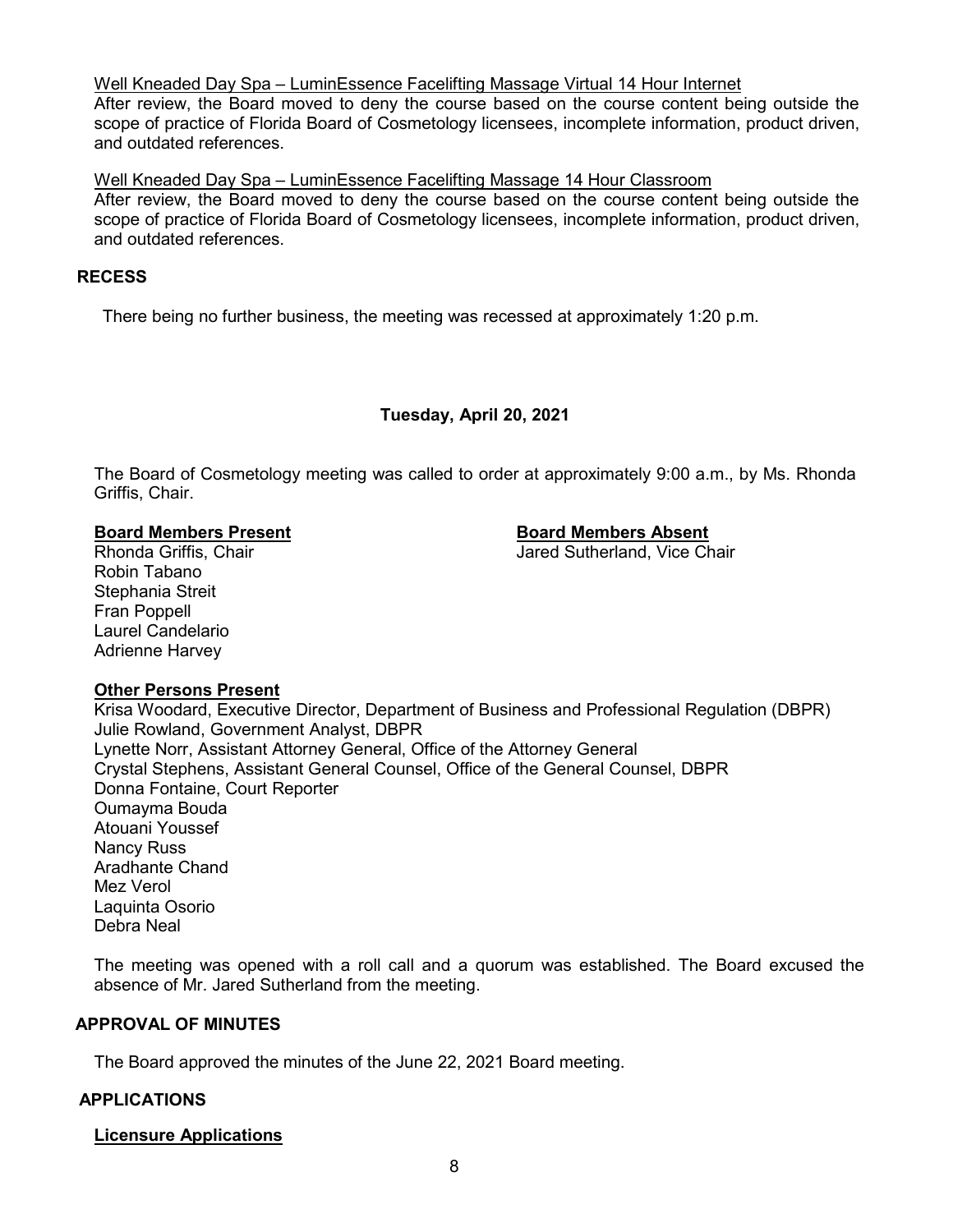# **Informal Hearing**

# Brittany Taylor

Ms. Taylor was not present for the meeting. Ms. Woodard informed the Board that the application was denied at the April 20, 2021 meeting due to the applicant attempting to obtain a license to practice a profession through fraudulent misrepresentation through submission of forged schooling credentials. After review, the Board moved to uphold the denial.

#### **Initial Review**

#### William Soto / New York

Mr. Soto was not present for the meeting. After review, the Board moved to deny the application based on fraudulent misrepresentation through submission of forged schooling credentials.

#### Valeria Longa Rodriguez

Ms. Rodriguez was not present for the meeting. After review, the Board moved to deny the application based on fraudulent misrepresentation through submission of forged schooling credentials.

#### Thi My Tran

Ms. Tran was not present for the meeting. After review, the Board moved to deny the application based on previous unsatisfied discipline.

#### Ruth Gallego

Ms. Gallego was not present for the meeting. After review, the Board moved to approve the application.

#### Dustin Martin / Tennessee

Mr. Martin was not present for the meeting. After review, the Board moved to approve the application. The Board also imposed probation on the license to run concurrent with his criminal probation.

#### Tyrakeisha Jefferson

Ms. Jefferson was not present for the meeting. After review, the Board moved to approve the application. The Board also imposed probation on the license to run concurrent with her criminal probation.

#### Oumayma Bouda / Morocco

Ms. Bouda and Mr. Atouani Youssef were present for the meeting. After review, the Board moved to approve the application.

#### **NEW BUSINESS**

# Declaratory Statement – Irina Chepushtanova

Ms. Chepushtanova was not present for the meeting. After review, the Board moved to deny the request because the existing rule is clear and unambiguous regarding the use of devices.

#### **OTHER BUSINESS**

#### **Board Attorney Report**

2021-2022 Annual Regulatory Plan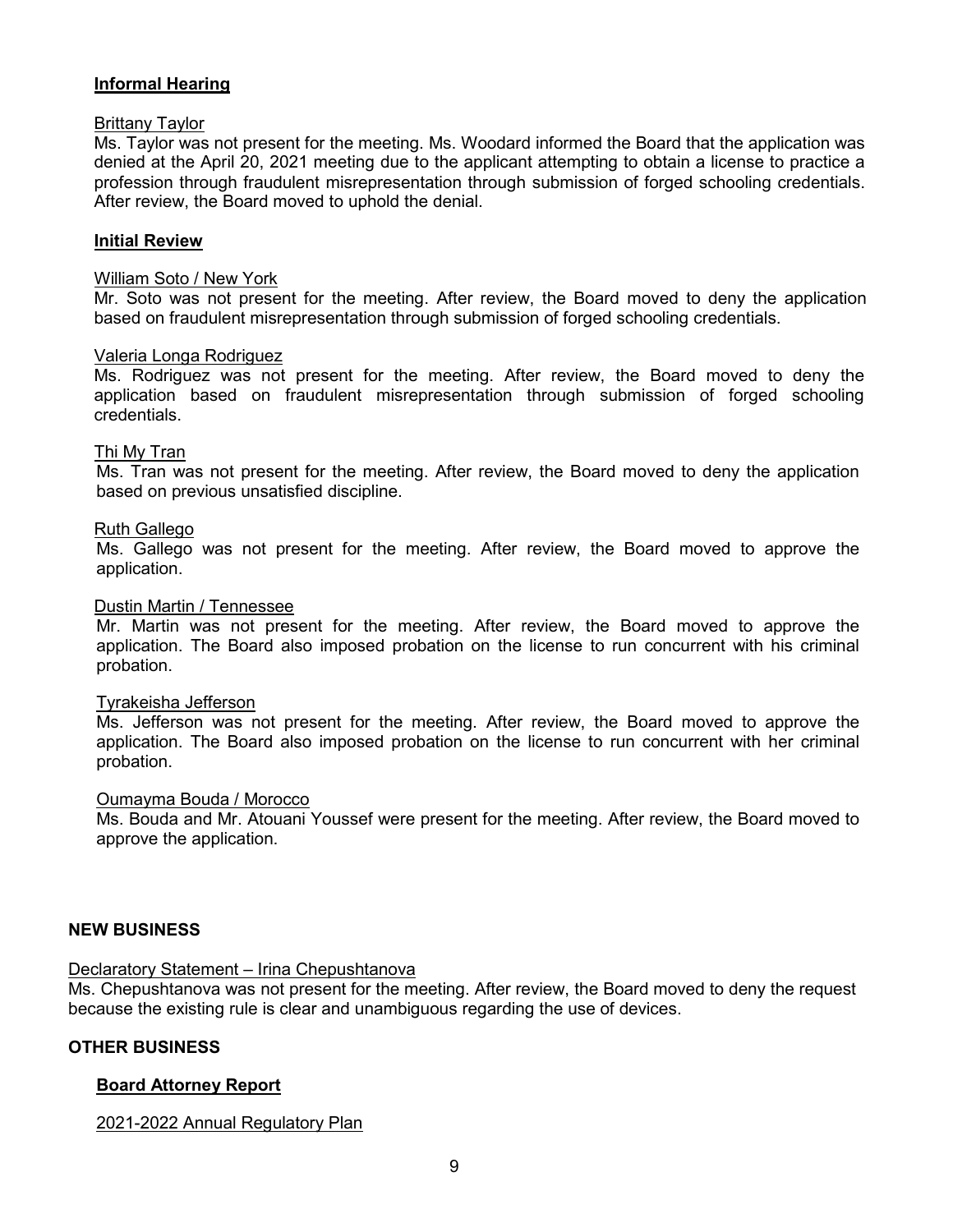The Board approved and ratified the annual regulatory plan for 2021-2022.

# Rule 61G5-18.00015, (FAC) – Cosmetologist and Compensation Defined (definitions)

Ms. Lynette Norr, Assistant Attorney General, provided proposed language for the Board to review. The Board and other members of the public provided clarification and insight into the proposed language. After discussion, the Board approved the following language.

(1) A cosmetologist is a person who is licensed to perform the mechanical or chemical treatment of the head, face, and scalp for aesthetic rather than medical purposes, including, but not limited to, hair shampooing, hair cutting, hair arranging, hair braiding, hair coloring, permanent waving, and hair relaxing, for compensation. Cosmetologists and full and facial specialists may also perform skin care services and non-invasive hair removals, including wax treatments but not including electrolysis as that term is defined in Chapter 478, F.S. Nail and full specialists may perform, manicures, and pedicures that include hand and foot massages.

(a) For the purposes of this act "compensation" is defined as the payment of money or valuable consideration directly or indirectly paid or promised, expressly or impliedly, or the intent to collect or receive payment of money or the intent to collect or receive anything of value in exchange for cosmetology services.

(b) For the purposes of this act "medical purposes" is defined as any form of bodily intrusion into the orifices, skin, muscles, or any other tissues of the body. Bodily intrusion includes but is not limited to skin perforation by any means, including the application of permanent makeup, the use of laser and intense pulsed light (IPL) treatments, ultrasound and high intensity focused ultrasound (HIFU) treatments, radiation, plasma pen, Hyaluron pen, injections, and the use of FDA approved medical devices, all of which are beyond the scope of a cosmetology license and full and facial registrations.

(2) Practice Definitions: In the practice of cosmetology and its specialties, the following definitions apply:

(a) "Microblading" is a form of semi-permanent tattooing that involves using tiny, fine-point needles that make up a small disposable blade and handle that deposit pigment simultaneously under your skin. Microblading is beyond the scope of a Florida cosmetology license or full or facial specialist registration.

(b) "Manual exfoliation" is the physical removal of dead skin cells through light abrasion using a sponge or cloth with or without the use of a granulated scrub, or using a dermaplaning #10 blade. All sharps must be disposed of in a biohazard sharps container.

(c) "Chemical exfoliation" is the use of products containing chemicals that either loosen or dissolve dead cell buildup. Examples of exfoliating chemicals are alpha hydroxy acids (AHAs), which are gentle, naturally occurring acids that remove dead skin cells.

(d) "Mechanical exfoliation" is the physical removal of surface epidermal cells by means that include but are not limited to brushing machines, granulated scrubs, peel-off masques, peeling creams or drying preparations that are rubbed off, and microdermabrasion. Microdermabrasion is a type of mechanical exfoliation that involves using a closed vacuum to shoot aluminum oxide or other crystals at the skin with a hand-held device that exfoliates dead cells.

(e) "Semipermanent lashes" are lash extensions that are applied directly onto existing eyelashes with a glue that is specially formulated to not damage the lash or irritate the eyes. This process generally takes about 2 hours to apply and must be maintained. A cosmetology license or a, full or facial specialist registration, or facial specialist license is required to apply these lashes to a client.

(f) "Strip lashes" and "individual lashes" are full, partial, or small clusters of false lashes applied with an adhesive. This process takes very little time to apply, and, as they are not long-lasting, they are usually applied for a specific event.

(g) "Makeup application" includes makeup primer, face paint, lipstick, eyeliner, eye shadow, foundation, rouge or cheek color, mascara, strip lashes, individual lashes, face powder, corrective stick, and makeup remover. Makeup application does not require a cosmetology license or a full or facial specialist registration.

(h) "Massaging" in the practice of cosmetology is limited to the face, scalp, neck, hands, and feet and includes manipulation of the skin for the application of creams or lotions for aesthetic purposes with the hands or a smooth object such as a small stone for aesthetic purposes. Manipulation of an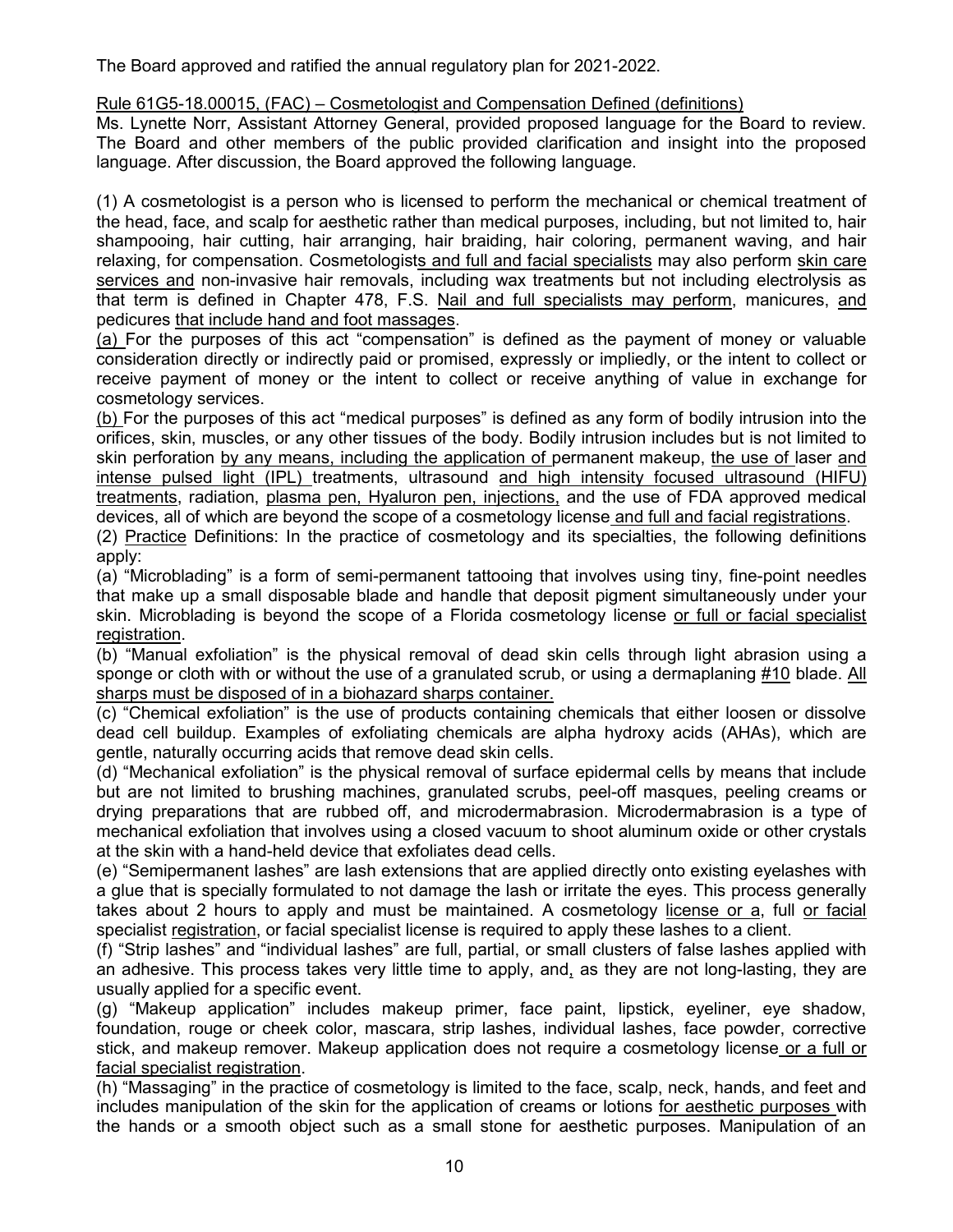individual's soft body tissue for the purposes of improving health or well-being, therapeutic massages, reflexology massages, and massaging the torso are outside the scope of a cosmetology license or a full and facial specialist registration.

(i) "Microneedling" or "collagen induction treatment or therapy" is a procedure that uses a multineedled device to create microchannels in the skin 0.25 – 2.5 mm deep to stimulate the body's natural wound healing process while minimizing cellular damage. This piercing of the skin is beyond the scope of a Florida licensed cosmetologist or registered full or facial specialist.

(j) "Lash lift" or "Eyelash perm" is a treatment where chemical products are applied to natural lashes, lifting or curling the lashes to make them look longer and fuller. A tint is sometimes also applied. Florida licensed cosmetologists and full and facial specialists may provide lash lifting and perming services provided the chemical products used are a gel form of ammonium thioglycolate.

# Rule 61G5-29.001 (3)(A), (FAC) – Definitions

After discussion, the Board approved the following language.

(a) The massaging or treating of the face, neck or scalp with or without the use of mechanical devices using oils, creams, lotions or other cosmetic products which are used to cleanse and condition the skin, to prevent or correct problems or conditions of the face, neck, and scalp and to color and beautify the face, neck and scalp or enhance their features, and as additionally set forth in rule 61G5- 18.00015; and,

(b) Skin care services for the body as defined in Section 477.013(13), F.S.

Facials shall be performed only by individuals licensed pursuant to Sections 477.019 and 477.0201, F.S., and performed in schools licensed pursuant to Chapter 1005, F.S., or salons licensed pursuant to Section 477.025, F.S.

# Rule 61G5-20.0015, (FAC) – Performance of Cosmetology or Specialty Services Outside a Licensed Salon

After discussion, the Board approved the following language.

(1) "Special events" are weddings, fashion shows, and other organized public or private events with a duration of no more than three consecutive days, and where cosmetology services are essential to the event, and the cosmetologist does not provide services to the general public.

(2) Cosmetology or specialty services may be performed by a licensed cosmetologist or specialist in a location other than a licensed salon, including a hospital, nursing home, residence, or similar facility, when a client for reasons of ill health is unable to go to a licensed salon. Such services are not to be performed upon employees or person who do not reside in the facility, or any other non-qualified persons. Arrangements for the performance of cosmetology services pursuant to this subsection shall be made only through a licensed salon.

(3) Cosmetology services may only be performed in a photography studio salon subject to the following requirements:

(a) Only hair-arranging services and the application of cosmetic products may be performed in a photography studio salon, and only for the purpose of preparing a model or client of the photography studio for a photographic session. Shampooing the hair, hair cutting, hair coloring, permanent waving of the hair, hair relaxing, hair removal, manicuring, pedicuring, and the performance of any other service defined as cosmetology may not be performed in a photography studio salon.

(b) All hair-arranging services and applications of cosmetic products to be performed in the photography studio salon shall be performed by a licensed Florida cosmetologist or under the supervision of a licensed cosmetologist employed by the salon. "Under the supervision of a licensed cosmetologist" shall mean that an individual who then holds a current, active Florida license as a cosmetologist shall be physically present at the photography studio salon at all times when hairarranging services or applications of cosmetic products are being performed.

(c) When performing hair-arranging services, the photography studio salon shall use either disposable hair-arranging implements or shall use a wet or dry sanitizing system approved by the federal Environmental Protection Agency.